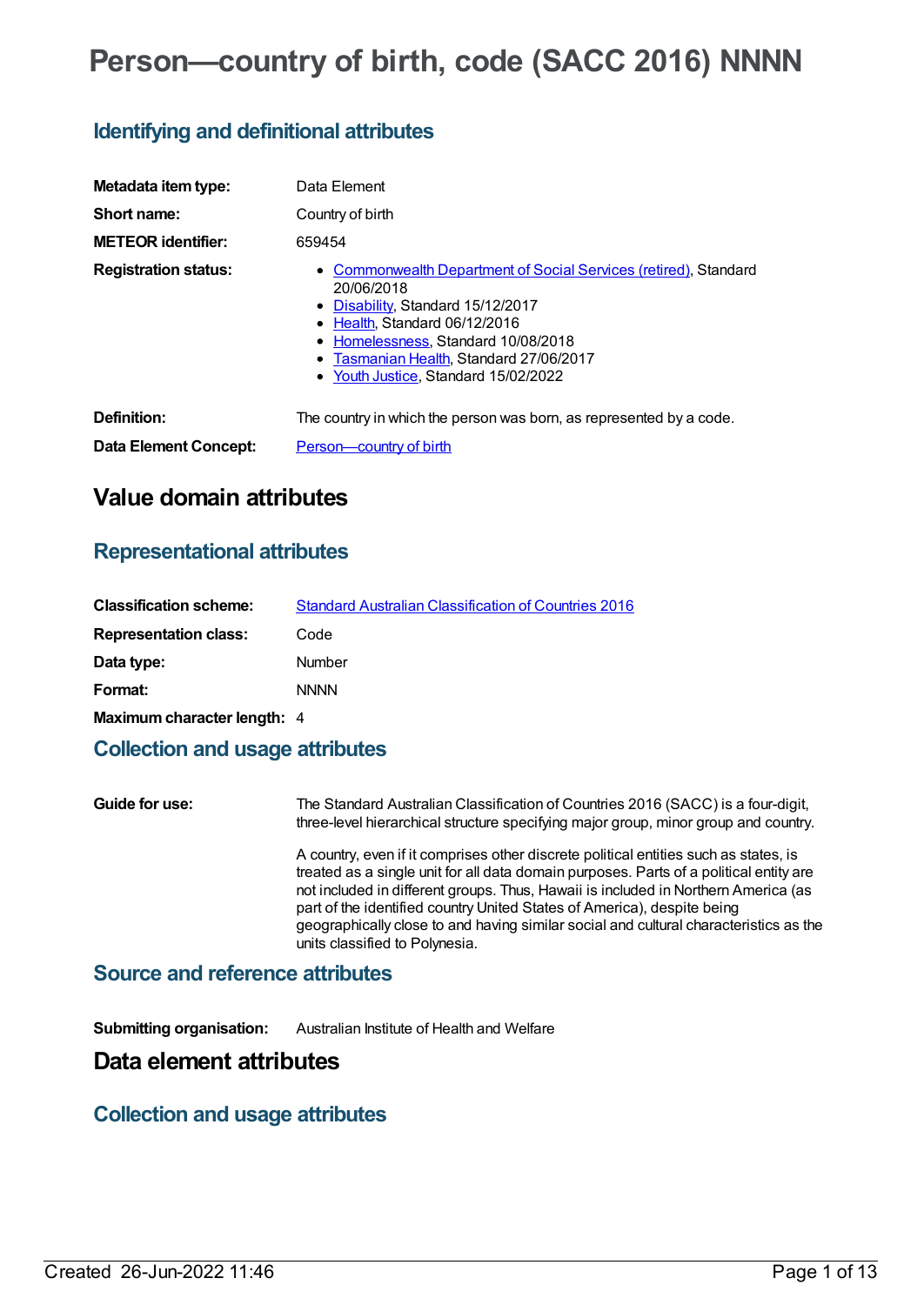| <b>Collection methods:</b>             | Some data collections ask respondents to specify their country of birth. In others, a<br>pre-determined set of countries is specified as part of the question, usually<br>accompanied by an 'other (please specify)' category.                                                                                                                                                                            |
|----------------------------------------|-----------------------------------------------------------------------------------------------------------------------------------------------------------------------------------------------------------------------------------------------------------------------------------------------------------------------------------------------------------------------------------------------------------|
|                                        | Recommended questions are:                                                                                                                                                                                                                                                                                                                                                                                |
|                                        | In which country were you/was the person/was (name) born?                                                                                                                                                                                                                                                                                                                                                 |
|                                        | Australia                                                                                                                                                                                                                                                                                                                                                                                                 |
|                                        | Other (please specify)                                                                                                                                                                                                                                                                                                                                                                                    |
|                                        | <b>or</b>                                                                                                                                                                                                                                                                                                                                                                                                 |
|                                        | In which country were you/was the person/was (name) born?                                                                                                                                                                                                                                                                                                                                                 |
|                                        | Australia                                                                                                                                                                                                                                                                                                                                                                                                 |
|                                        | England                                                                                                                                                                                                                                                                                                                                                                                                   |
|                                        | New Zealand                                                                                                                                                                                                                                                                                                                                                                                               |
|                                        | India                                                                                                                                                                                                                                                                                                                                                                                                     |
|                                        | Italy                                                                                                                                                                                                                                                                                                                                                                                                     |
|                                        | Vietnam                                                                                                                                                                                                                                                                                                                                                                                                   |
|                                        | Philippines                                                                                                                                                                                                                                                                                                                                                                                               |
|                                        | South Africa                                                                                                                                                                                                                                                                                                                                                                                              |
|                                        | Scotland                                                                                                                                                                                                                                                                                                                                                                                                  |
|                                        | Malaysia                                                                                                                                                                                                                                                                                                                                                                                                  |
|                                        | Other (please specify)                                                                                                                                                                                                                                                                                                                                                                                    |
|                                        | The option list for this question includes countries according to their statistical<br>frequency in Australia, according to data from the Census of Population and<br>Housing. Exceptions are made for countries such as 'United Kingdom' and 'China',<br>as they are likely to reduce the level of detail that is possible to be coded to the<br>Standard Australian Classification of Countries (SACC). |
| <b>Comments:</b>                       | This metadata item is based on the Australian Bureau of Statistics' Country of Birth<br>standard for collecting, processing and presenting country of birth statistics (ABS<br>2016a).                                                                                                                                                                                                                    |
| <b>Source and reference attributes</b> |                                                                                                                                                                                                                                                                                                                                                                                                           |

| <b>Submitting organisation:</b> | Australian Institute of Health and Welfare                                                                                  |
|---------------------------------|-----------------------------------------------------------------------------------------------------------------------------|
| Reference documents:            | Australian Bureau of Statistics (ABS) 2016a. Country of Birth Standard, 2016. ABS<br>cat. no. 1200.0.55.004. Canberra: ABS. |
|                                 | ABS 2016b. Standard Australian Classification of Countries (SACC) 2016. ABS<br>cat. no. 1269.0. Canberra: ABS.              |

# **Relational attributes**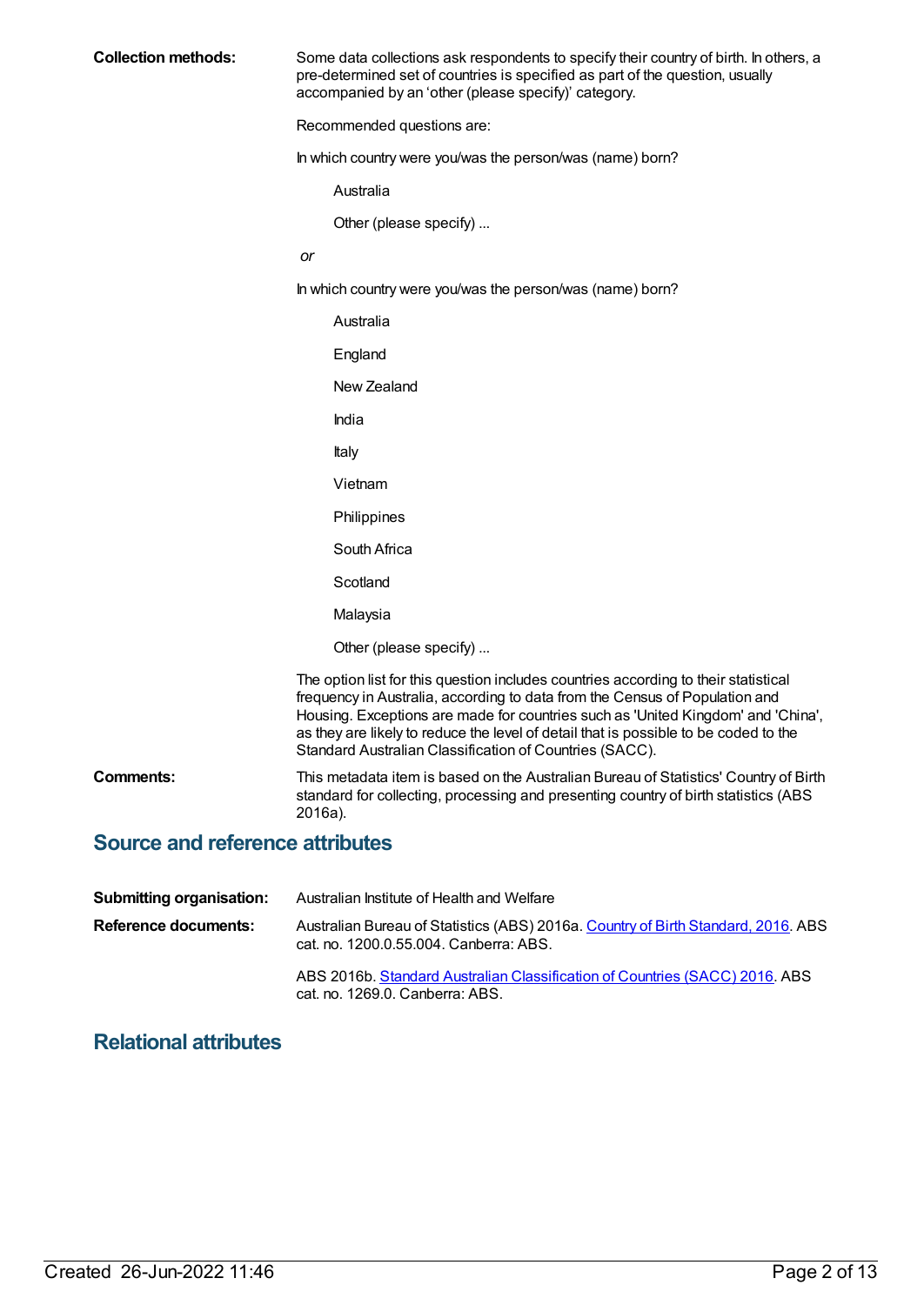#### Supersedes Person-country of birth, code (SACC 2011) NNNN

- [Community](https://meteor.aihw.gov.au/RegistrationAuthority/1) Services (retired), Standard 13/10/2011
- [Disability](https://meteor.aihw.gov.au/RegistrationAuthority/16), Standard 07/10/2014
- [Health](https://meteor.aihw.gov.au/RegistrationAuthority/12), Superseded 06/12/2016
- [Homelessness](https://meteor.aihw.gov.au/RegistrationAuthority/14), Superseded 10/08/2018
- Housing [assistance](https://meteor.aihw.gov.au/RegistrationAuthority/11), Standard 13/10/2011
- [Independent](https://meteor.aihw.gov.au/RegistrationAuthority/3) Hospital Pricing Authority, Standard 01/11/2012
- **[Tasmanian](https://meteor.aihw.gov.au/RegistrationAuthority/15) Health, Superseded 08/03/2017**
- WA [Health](https://meteor.aihw.gov.au/RegistrationAuthority/2), Incomplete 22/08/2012
- WA [Health](https://meteor.aihw.gov.au/RegistrationAuthority/2), Standard 19/03/2015

See also **[Person—country](https://meteor.aihw.gov.au/content/696778) of birth, text X[X(99)]** 

• [Health](https://meteor.aihw.gov.au/RegistrationAuthority/12), Recorded 30/05/2018

See also Person-proficiency in spoken English, code N

- [Health](https://meteor.aihw.gov.au/RegistrationAuthority/12), Recorded 15/11/2021
- [Homelessness](https://meteor.aihw.gov.au/RegistrationAuthority/14), Standard 10/08/2018

**Implementation in Data Set**

**Specifications:** Activity based funding: Mental health care NBEDS [2017-18](https://meteor.aihw.gov.au/content/639992)[Health](https://meteor.aihw.gov.au/RegistrationAuthority/12), Superseded 25/01/2018

*Implementation start date:* 01/07/2017

*Implementation end date:* 30/06/2018

Activity based funding: Mental health care NBEDS [2018-19](https://meteor.aihw.gov.au/content/676150)[Health](https://meteor.aihw.gov.au/RegistrationAuthority/12), Superseded 12/12/2018

*Implementation start date:* 01/07/2018

*Implementation end date:* 30/06/2019

Activity based funding: Mental health care NBEDS [2019-20](https://meteor.aihw.gov.au/content/699151)[Health](https://meteor.aihw.gov.au/RegistrationAuthority/12), Superseded 17/01/2020

*Implementation start date:* 01/07/2019

*Implementation end date:* 30/06/2020

Activity based funding: Mental health care NBEDS [2020–21](https://meteor.aihw.gov.au/content/715671)[Health](https://meteor.aihw.gov.au/RegistrationAuthority/12), Superseded 23/12/2020

*Implementation start date:* 01/07/2020

*Implementation end date:* 30/06/2021

Activity based funding: Mental health care NBEDS [2021–22](https://meteor.aihw.gov.au/content/735108)[Health](https://meteor.aihw.gov.au/RegistrationAuthority/12), Superseded 17/12/2021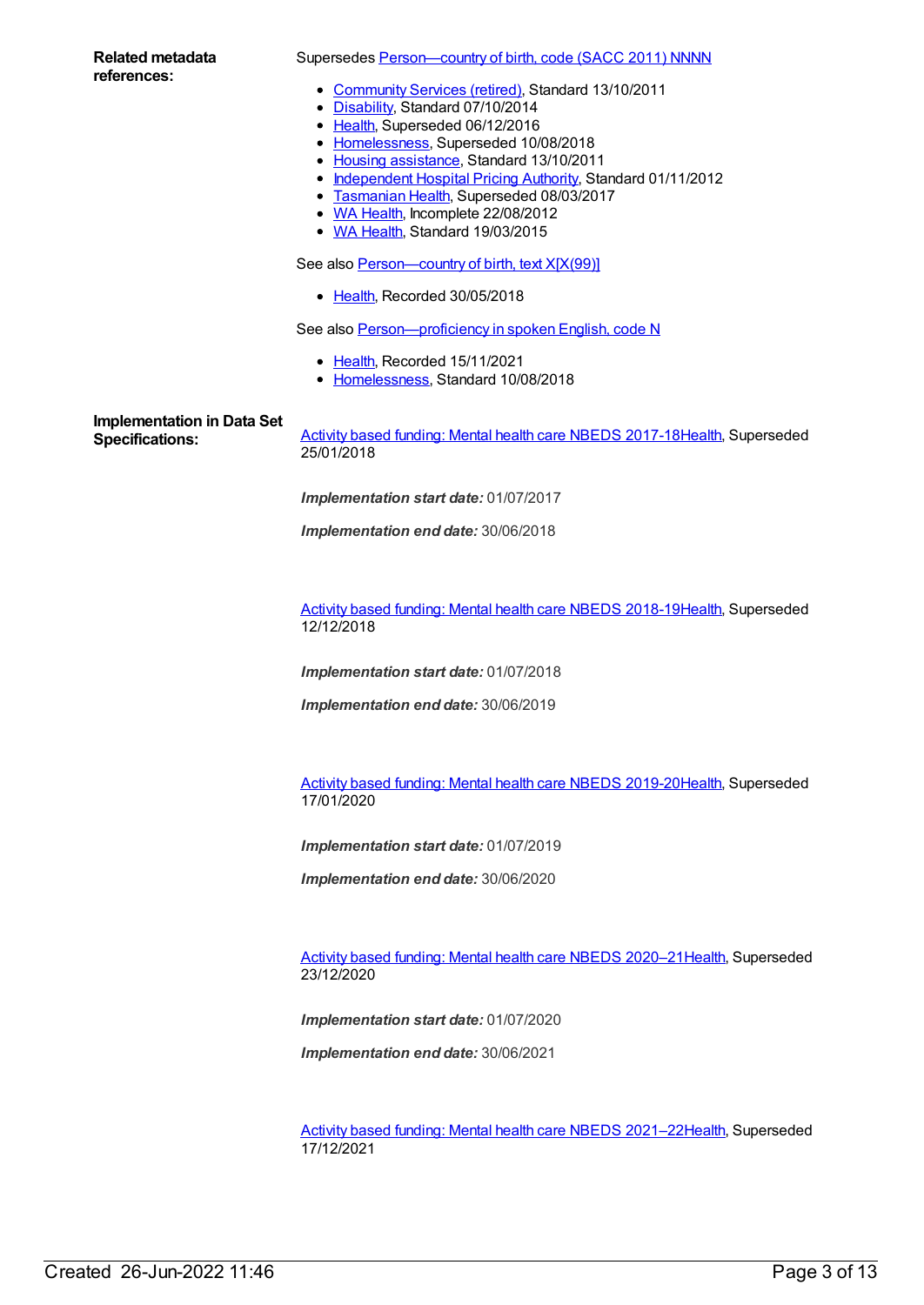*Implementation end date:* 30/06/2022

Activity based funding: Mental health care NBEDS [2022–23](https://meteor.aihw.gov.au/content/742188)[Health](https://meteor.aihw.gov.au/RegistrationAuthority/12), Standard 17/12/2021

*Implementation start date:* 01/07/2022

*Implementation end date:* 30/06/2023

Activity based funding: [Non-admitted](https://meteor.aihw.gov.au/content/687903) patient NBEDS [2018-19Independent](https://meteor.aihw.gov.au/RegistrationAuthority/3) Hospital Pricing Authority, Superseded 30/06/2019

*Implementation start date:* 01/07/2018

*Implementation end date:* 30/06/2019

Acute coronary [syndrome](https://meteor.aihw.gov.au/content/621789) (clinical) NBPDS [Health](https://meteor.aihw.gov.au/RegistrationAuthority/12), Recorded 15/05/2017

[Admitted](https://meteor.aihw.gov.au/content/641349) patient care NMDS 2017-18[Health](https://meteor.aihw.gov.au/RegistrationAuthority/12), Superseded 25/01/2018

*Implementation start date:* 01/07/2017

*Implementation end date:* 30/06/2018

[Admitted](https://meteor.aihw.gov.au/content/676382) patient care NMDS 2018-19ACT Health [\(retired\)](https://meteor.aihw.gov.au/RegistrationAuthority/9), Candidate 09/08/2018 [Health](https://meteor.aihw.gov.au/RegistrationAuthority/12), Superseded 12/12/2018

*Implementation start date:* 01/07/2018

*Implementation end date:* 30/06/2019

[Admitted](https://meteor.aihw.gov.au/content/699728) patient care NMDS 2019-20[Health](https://meteor.aihw.gov.au/RegistrationAuthority/12), Superseded 18/12/2019

*Implementation start date:* 01/07/2019 *Implementation end date:* 30/06/2020

[Admitted](https://meteor.aihw.gov.au/content/713850) patient care NMDS 2020–2[1Health](https://meteor.aihw.gov.au/RegistrationAuthority/12), Superseded 05/02/2021

*Implementation start date:* 01/07/2020 *Implementation end date:* 30/06/2021

[Admitted](https://meteor.aihw.gov.au/content/728439) patient care NMDS 2021–2[2Health](https://meteor.aihw.gov.au/RegistrationAuthority/12), Superseded 20/10/2021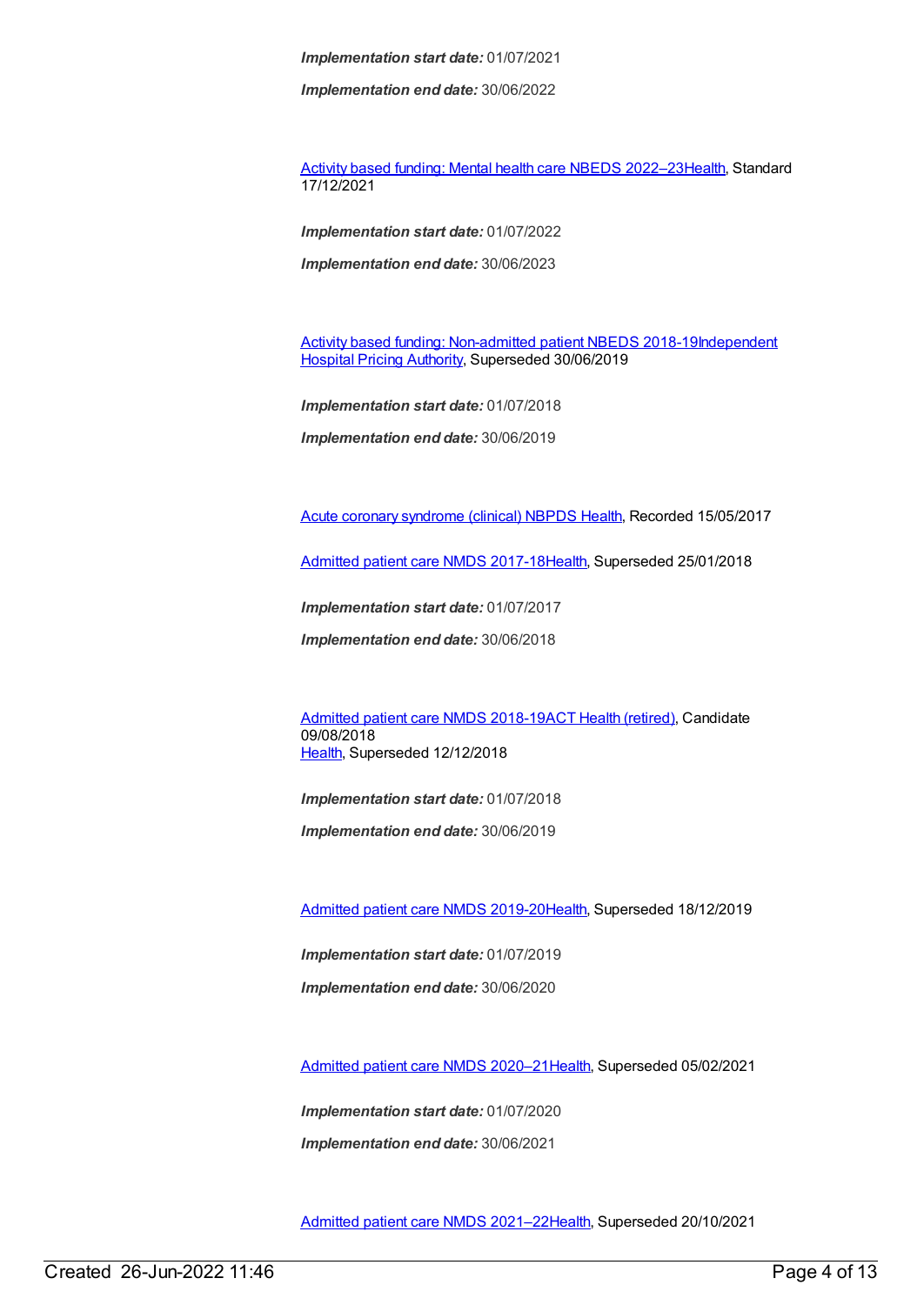*Implementation end date:* 30/06/2022

[Admitted](https://meteor.aihw.gov.au/content/742173) patient care NMDS 2022–2[3Health](https://meteor.aihw.gov.au/RegistrationAuthority/12), Standard 20/10/2021

*Implementation start date:* 01/07/2022

*Implementation end date:* 30/06/2023

Alcohol and other drug [treatment](https://meteor.aihw.gov.au/content/686596) services NMDS 2018-19ACT Health [\(retired\)](https://meteor.aihw.gov.au/RegistrationAuthority/9), Candidate 09/08/2018 [Health](https://meteor.aihw.gov.au/RegistrationAuthority/12), Superseded 12/12/2018

*Implementation start date:* 01/07/2018

*Implementation end date:* 30/06/2019

Alcohol and other drug [treatment](https://meteor.aihw.gov.au/content/700931) services NMDS 2019–2[0Health](https://meteor.aihw.gov.au/RegistrationAuthority/12), Superseded 20/02/2020

*Implementation start date:* 01/07/2019

*Implementation end date:* 30/06/2020

Alcohol and other drug [treatment](https://meteor.aihw.gov.au/content/717078) services NMDS 2020–2[1Health](https://meteor.aihw.gov.au/RegistrationAuthority/12), Superseded 05/02/2021

*Implementation start date:* 01/07/2020

*Implementation end date:* 30/06/2021

Alcohol and other drug [treatment](https://meteor.aihw.gov.au/content/733903) services NMDS 2021–2[2Health](https://meteor.aihw.gov.au/RegistrationAuthority/12), Superseded 17/12/2021

*Implementation start date:* 01/07/2021

*Implementation end date:* 30/06/2022

Alcohol and other drug [treatment](https://meteor.aihw.gov.au/content/742035) services NMDS 2022–2[3Health](https://meteor.aihw.gov.au/RegistrationAuthority/12), Standard 17/12/2021

*Implementation start date:* 01/07/2022

*Implementation end date:* 30/06/2023

[Cardiovascular](https://meteor.aihw.gov.au/content/697668) disease (clinical) NBPDS [Health](https://meteor.aihw.gov.au/RegistrationAuthority/12), Standard 17/10/2018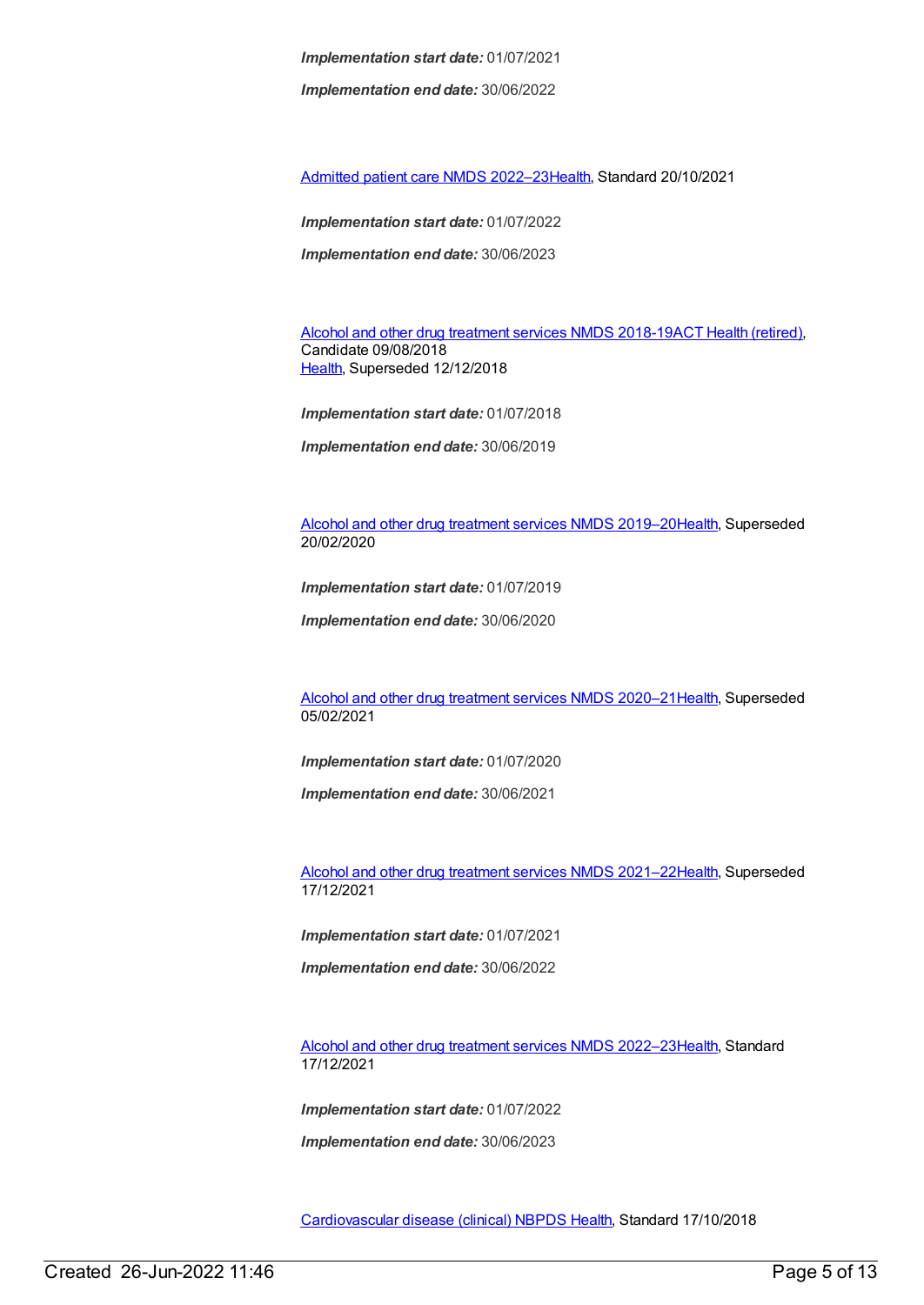*Implementation end date:* 30/06/2018

[Community](https://meteor.aihw.gov.au/content/677802) mental health care NMDS 2018–19ACT Health [\(retired\)](https://meteor.aihw.gov.au/RegistrationAuthority/9), Candidate 09/08/2018 [Health](https://meteor.aihw.gov.au/RegistrationAuthority/12), Superseded 12/12/2018

*Implementation start date:* 01/07/2018

*Implementation end date:* 30/06/2019

[Community](https://meteor.aihw.gov.au/content/699975) mental health care NMDS 2019–2[0Health](https://meteor.aihw.gov.au/RegistrationAuthority/12), Superseded 16/01/2020

*Implementation start date:* 01/07/2019 *Implementation end date:* 30/06/2020

[Community](https://meteor.aihw.gov.au/content/722221) mental health care NMDS 2020–2[1Health](https://meteor.aihw.gov.au/RegistrationAuthority/12), Superseded 20/01/2021

*Implementation start date:* 01/07/2020

*Implementation end date:* 30/06/2021

[Community](https://meteor.aihw.gov.au/content/727348) mental health care NMDS 2021–2[2Health](https://meteor.aihw.gov.au/RegistrationAuthority/12), Superseded 17/12/2021

*Implementation start date:* 01/07/2021

*Implementation end date:* 30/06/2022

[Community](https://meteor.aihw.gov.au/content/742040) mental health care NMDS 2022–2[3Health](https://meteor.aihw.gov.au/RegistrationAuthority/12), Standard 17/12/2021

*Implementation start date:* 01/07/2022

*Implementation end date:* 30/06/2023

Computer Assisted Telephone Interview [demographic](https://meteor.aihw.gov.au/content/374218) module NBPD[SHealth](https://meteor.aihw.gov.au/RegistrationAuthority/12), Standard 03/12/2008

[Dementia](https://meteor.aihw.gov.au/content/737872) NBPDS[Health](https://meteor.aihw.gov.au/RegistrationAuthority/12), Recorded 15/11/2021

[Demographics](https://meteor.aihw.gov.au/content/650590) Cluste[rCommonwealth](https://meteor.aihw.gov.au/RegistrationAuthority/7) Department of Social Services (retired), Standard 20/06/2018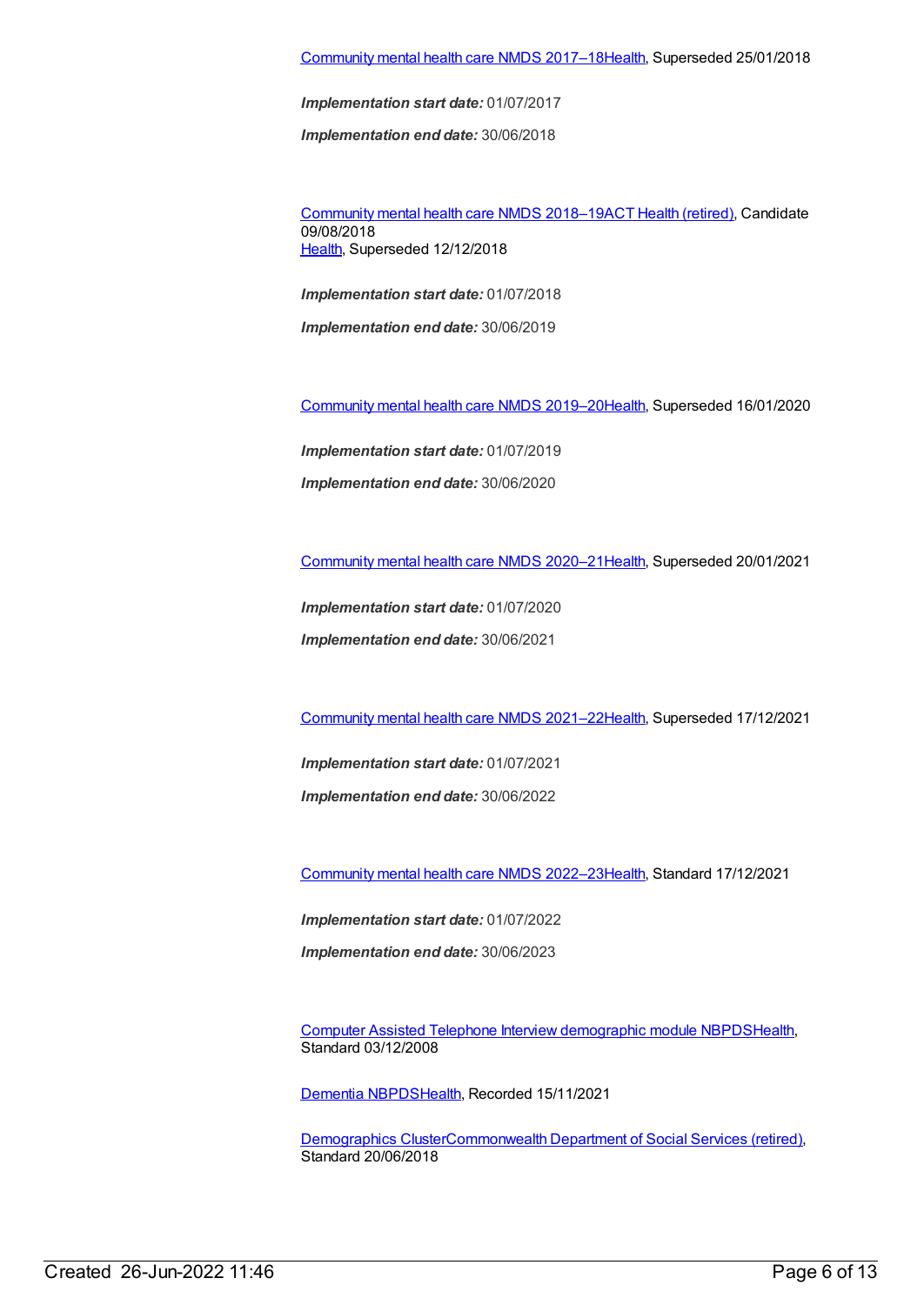*DSS specific information:*

Country of birth refers to the variable BIRTH\_CTRY\_CODE in the PIA research data set.

[Disability](https://meteor.aihw.gov.au/content/664954) Services NMDS 2017–1[8Disability](https://meteor.aihw.gov.au/RegistrationAuthority/16), Superseded 05/07/2019

*Implementation start date:* 01/07/2017

*Implementation end date:* 30/06/2018

*DSS specific information:*

In the Disability Services National Minimum Data Set (DS NMDS), the 10 most frequently reported countries of birth are listed on data collection forms to simplify data collection and minimise coding load on **[service](https://meteor.aihw.gov.au/content/501973) type outlets** and funding departments. Where the country of birth is known but is not specified in the listed countries of birth (i.e., is 'other country'), **funded [agencies](https://meteor.aihw.gov.au/content/386548)** should specify it on primary data collection forms. These will then be coded by funding departments to the appropriate Standard Australian Classification of Countries (SACC) code.

[Disability](https://meteor.aihw.gov.au/content/698074) Services NMDS 2018–1[9Disability](https://meteor.aihw.gov.au/RegistrationAuthority/16), Standard 05/07/2019

*Implementation start date:* 01/07/2018

*Implementation end date:* 30/06/2019

[Emergency](https://meteor.aihw.gov.au/content/742180) service care NBEDS 2022–2[3Health](https://meteor.aihw.gov.au/RegistrationAuthority/12), Standard 20/10/2021

*Implementation start date:* 01/07/2022

*Implementation end date:* 30/06/2023

Individual [demographic](https://meteor.aihw.gov.au/content/528542) identifiers cluste[rHealth](https://meteor.aihw.gov.au/RegistrationAuthority/12), Standard 05/10/2016

Juvenile Justice DSS [2016–18](https://meteor.aihw.gov.au/content/676794)Youth [Justice](https://meteor.aihw.gov.au/RegistrationAuthority/4), Recorded 23/05/2022

*Implementation start date:* 01/07/2016

*Implementation end date:* 30/06/2018

*DSS specific information:*

This data element is optional within the JJ DSS. If collected, the data is to be associated with the data in the [Juvenile](file:///content/513199) Justice Client file cluster.

[Non-admitted](https://meteor.aihw.gov.au/content/655704) patient emergency department care NBEDS 2017-1[8Health](https://meteor.aihw.gov.au/RegistrationAuthority/12), Superseded 12/12/2018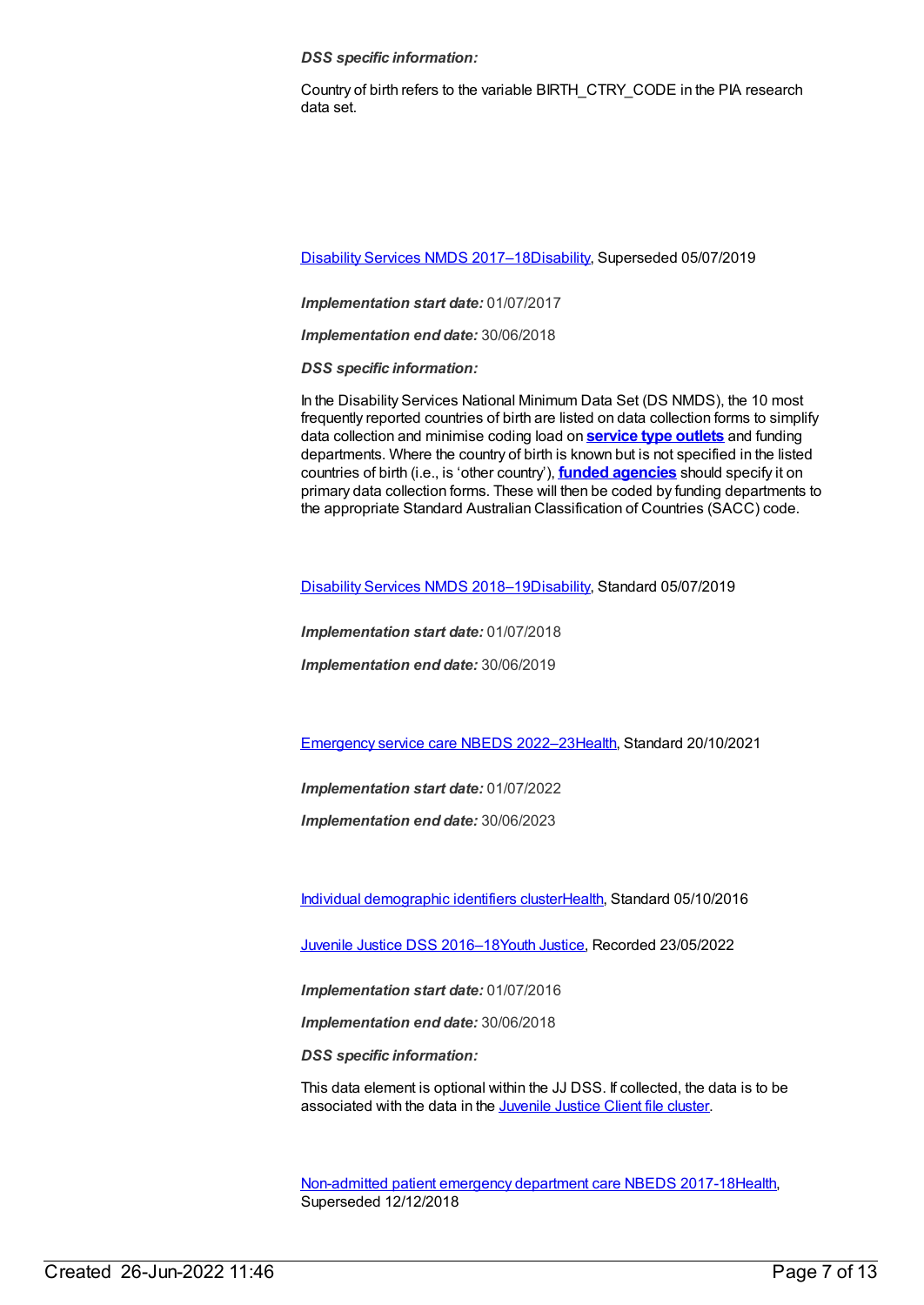*Implementation end date:* 30/06/2018

[Non-admitted](https://meteor.aihw.gov.au/content/676384) patient emergency department care NBEDS 2018-1[9Health](https://meteor.aihw.gov.au/RegistrationAuthority/12), Superseded 12/12/2018

*Implementation start date:* 01/07/2018

*Implementation end date:* 30/06/2019

[Non-admitted](https://meteor.aihw.gov.au/content/708556) patient emergency department care NBEDS 2019–2[0Health](https://meteor.aihw.gov.au/RegistrationAuthority/12), Retired 19/11/2019

*Implementation start date:* 01/07/2019

*Implementation end date:* 30/06/2020

[Non-admitted](https://meteor.aihw.gov.au/content/651856) patient emergency department care NMDS 2017-18[Health](https://meteor.aihw.gov.au/RegistrationAuthority/12), Superseded 25/01/2018

*Implementation start date:* 01/07/2017

*Implementation end date:* 30/06/2018

[Non-admitted](https://meteor.aihw.gov.au/RegistrationAuthority/9) patient emergency department care NMDS 2018-19ACT Health (retired), Candidate 08/08/2018 [Health](https://meteor.aihw.gov.au/RegistrationAuthority/12), Superseded 12/12/2018

*Implementation start date:* 01/07/2018

*Implementation end date:* 30/06/2019

[Non-admitted](https://meteor.aihw.gov.au/content/699738) patient emergency department care NMDS 2019–2[0Health](https://meteor.aihw.gov.au/RegistrationAuthority/12), Superseded 18/12/2019

*Implementation start date:* 01/07/2019

*Implementation end date:* 30/06/2020

[Non-admitted](https://meteor.aihw.gov.au/content/713860) patient emergency department care NMDS 2020–2[1Health](https://meteor.aihw.gov.au/RegistrationAuthority/12), Superseded 05/02/2021

*Implementation start date:* 01/07/2020

*Implementation end date:* 30/06/2021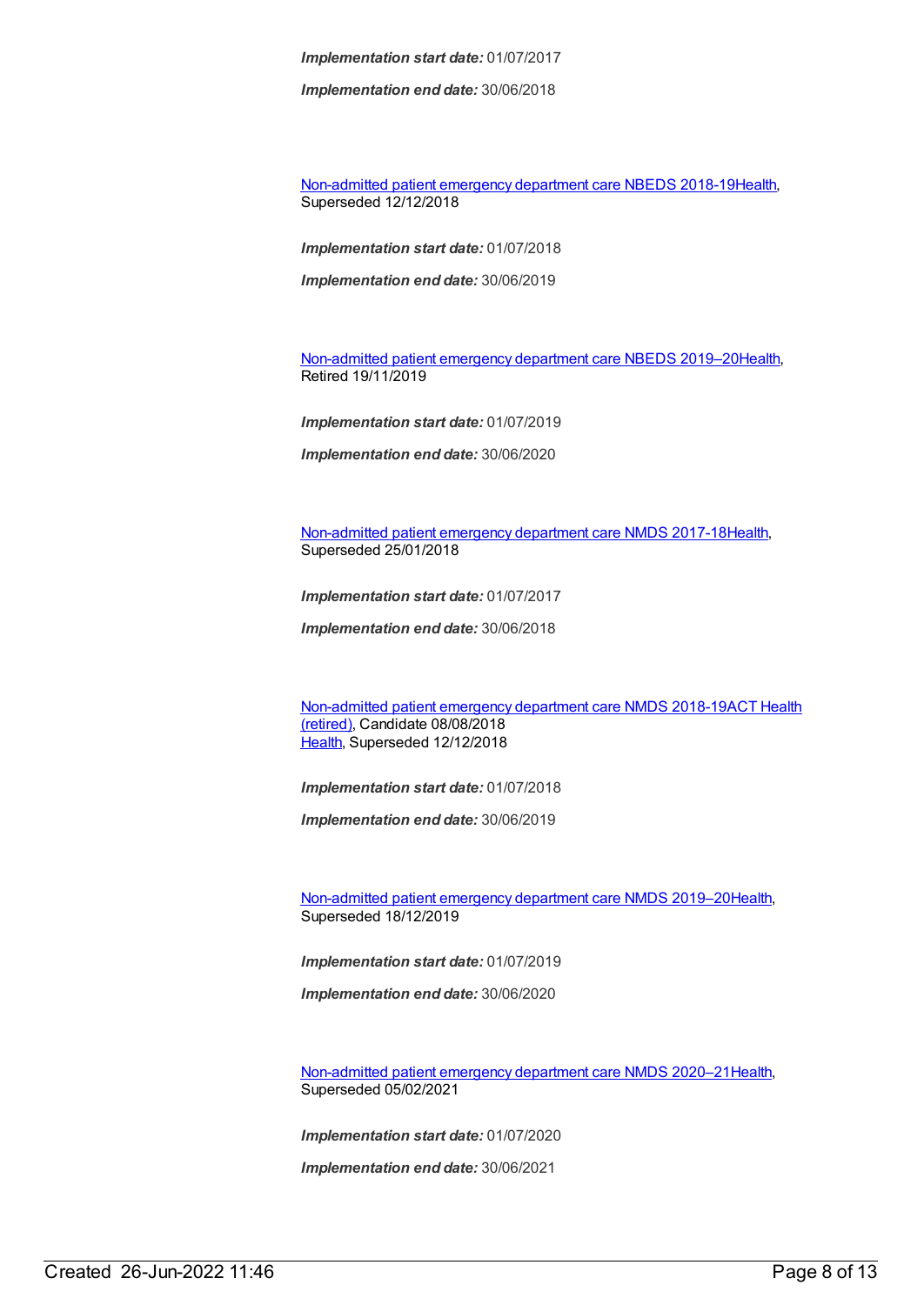[Non-admitted](https://meteor.aihw.gov.au/content/727360) patient emergency department care NMDS 2021–2[2Health](https://meteor.aihw.gov.au/RegistrationAuthority/12), Superseded 20/10/2021

*Implementation start date:* 01/07/2021

*Implementation end date:* 30/06/2022

[Non-admitted](https://meteor.aihw.gov.au/content/742184) patient emergency department care NMDS 2022–2[3Health](https://meteor.aihw.gov.au/RegistrationAuthority/12), Standard 20/10/2021

*Implementation start date:* 01/07/2022

*Implementation end date:* 30/06/2023

[Non-admitted](https://meteor.aihw.gov.au/content/650086) patient NBEDS 2017-18[Health](https://meteor.aihw.gov.au/RegistrationAuthority/12), Superseded 25/01/2018

*Implementation start date:* 01/07/2017

*Implementation end date:* 30/06/2018

[Non-admitted](https://meteor.aihw.gov.au/content/672552) patient NBEDS 2018-19[Health](https://meteor.aihw.gov.au/RegistrationAuthority/12), Superseded 12/12/2018

*Implementation start date:* 01/07/2018

*Implementation end date:* 30/06/2019

[Non-admitted](https://meteor.aihw.gov.au/content/699590) patient NBEDS 2019-20[Health](https://meteor.aihw.gov.au/RegistrationAuthority/12), Superseded 18/12/2019 [Independent](https://meteor.aihw.gov.au/RegistrationAuthority/3) Hospital Pricing Authority, Standard 01/07/2019

*Implementation start date:* 01/07/2019

*Implementation end date:* 30/06/2020

[Non-admitted](https://meteor.aihw.gov.au/content/713856) patient NBEDS 2020–2[1Health](https://meteor.aihw.gov.au/RegistrationAuthority/12), Superseded 05/02/2021

*Implementation start date:* 01/07/2020 *Implementation end date:* 30/06/2021

[Non-admitted](https://meteor.aihw.gov.au/content/727331) patient NBEDS 2021–2[2Health](https://meteor.aihw.gov.au/RegistrationAuthority/12), Superseded 20/10/2021

*Implementation start date:* 01/07/2021 *Implementation end date:* 30/06/2022

[Non-admitted](https://meteor.aihw.gov.au/content/742186) patient NBEDS 2022–2[3Health](https://meteor.aihw.gov.au/RegistrationAuthority/12), Standard 20/10/2021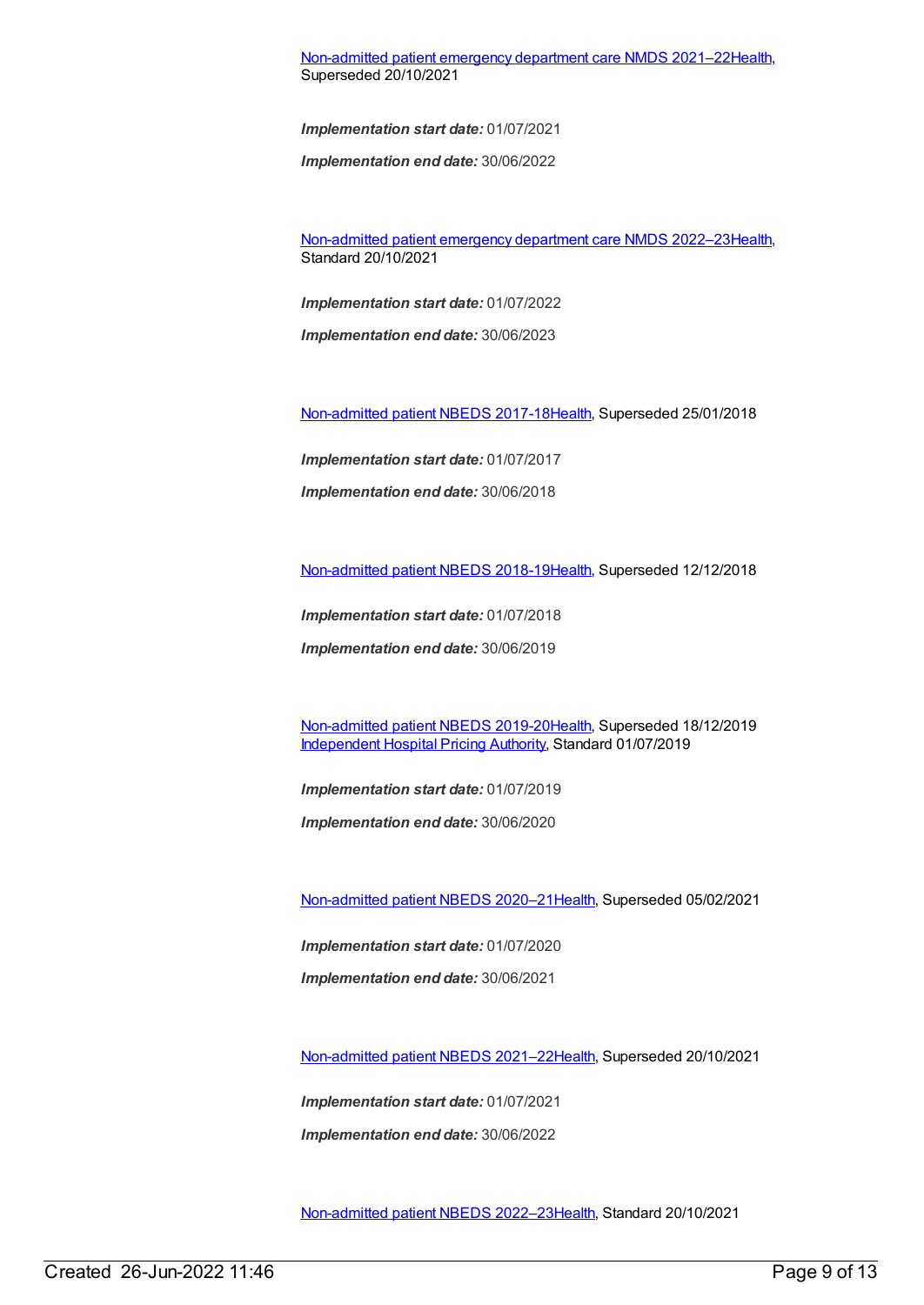*Implementation end date:* 30/06/2023

[Perinatal](https://meteor.aihw.gov.au/content/517456) NMDS 2014-1[8Health](https://meteor.aihw.gov.au/RegistrationAuthority/12), Superseded 02/08/2017

*Implementation start date:* 01/07/2014 *Implementation end date:* 30/06/2018

[Perinatal](https://meteor.aihw.gov.au/content/668811) NMDS 2018-19ACT Health [\(retired\)](https://meteor.aihw.gov.au/RegistrationAuthority/9), Candidate 14/08/2018 [Health](https://meteor.aihw.gov.au/RegistrationAuthority/12), Superseded 12/12/2018

*Implementation start date:* 01/07/2018 *Implementation end date:* 30/06/2019

Perinatal NMDS [2019–20](https://meteor.aihw.gov.au/content/694988)[Health](https://meteor.aihw.gov.au/RegistrationAuthority/12), Superseded 03/12/2020

*Implementation start date:* 01/07/2019

*Implementation end date:* 30/06/2020

Perinatal NMDS [2020–21](https://meteor.aihw.gov.au/content/716081)[Health](https://meteor.aihw.gov.au/RegistrationAuthority/12), Superseded 03/12/2020

*Implementation start date:* 01/07/2020 *Implementation end date:* 30/06/2021

Perinatal NMDS [2021–22](https://meteor.aihw.gov.au/content/727291)[Health](https://meteor.aihw.gov.au/RegistrationAuthority/12), Superseded 17/12/2021

*Implementation start date:* 01/07/2021 *Implementation end date:* 30/06/2022 *DSS specific information:* This data element is recorded for the mother only.

Perinatal NMDS [2022–23](https://meteor.aihw.gov.au/content/742052)[Health](https://meteor.aihw.gov.au/RegistrationAuthority/12), Standard 17/12/2021

*Implementation start date:* 01/07/2022 *Implementation end date:* 30/06/2023 *DSS specific information:* This data element is recorded for the mother only.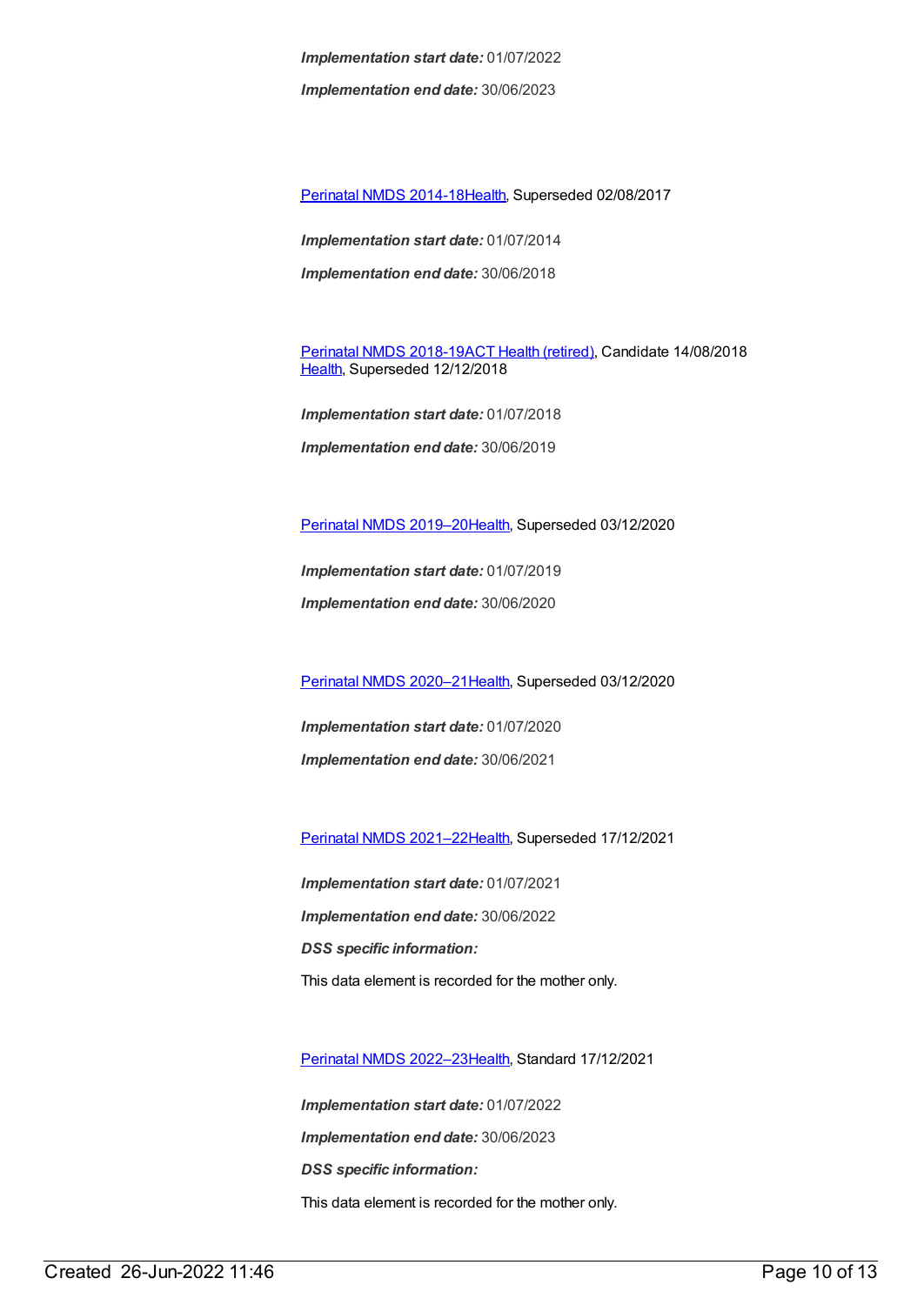#### Person related data [elements](https://meteor.aihw.gov.au/content/743771) (TDLU) cluste[rTasmanian](https://meteor.aihw.gov.au/RegistrationAuthority/15) Health, Standard 18/05/2021

*Implementation start date:* 01/07/2020

*Implementation end date:* 30/06/2021

Prison [dischargee](https://meteor.aihw.gov.au/content/624543) NBED[SHealth](https://meteor.aihw.gov.au/RegistrationAuthority/12), Standard 28/04/2016

*DSS specific information:*

In the Prison dischargee data collection, the 4 digit SACC codes will be mapped to:

Code 1 Australia

Code 2 Other (specify)

Code 9 Unknown

#### Prison entrants [NBEDS](https://meteor.aihw.gov.au/content/482353)[Health,](https://meteor.aihw.gov.au/RegistrationAuthority/12) Standard 28/04/2016

*DSS specific information:*

The 4 digit SACC codes will be mapped to:

Code 1 Australia

Code 2 Other (specify)

Code 9 Unknown

Public dental waiting times NMDS [2013-2018](https://meteor.aihw.gov.au/content/494562)[Health](https://meteor.aihw.gov.au/RegistrationAuthority/12), Superseded 25/01/2018

*Implementation start date:* 01/07/2013

*Implementation end date:* 30/06/2018

*DSS specific information:*

In the Public dental waiting times NMDS, the Classification scheme for this data element did not come into effect until the 2016-17 collection year. Prior to this the Standard Australian [Classification](file:///content/459967) of Countries 2011 was used.

Public dental [waiting](https://meteor.aihw.gov.au/content/686200) times NMDS 2018-ACT Health [\(retired\)](https://meteor.aihw.gov.au/RegistrationAuthority/9), Candidate 08/08/2018 [Health](https://meteor.aihw.gov.au/RegistrationAuthority/12), Standard 25/01/2018

*Implementation start date:* 01/07/2018

[Residential](https://meteor.aihw.gov.au/content/645718) mental health care NMDS 2017–1[8Health](https://meteor.aihw.gov.au/RegistrationAuthority/12), Superseded 25/01/2018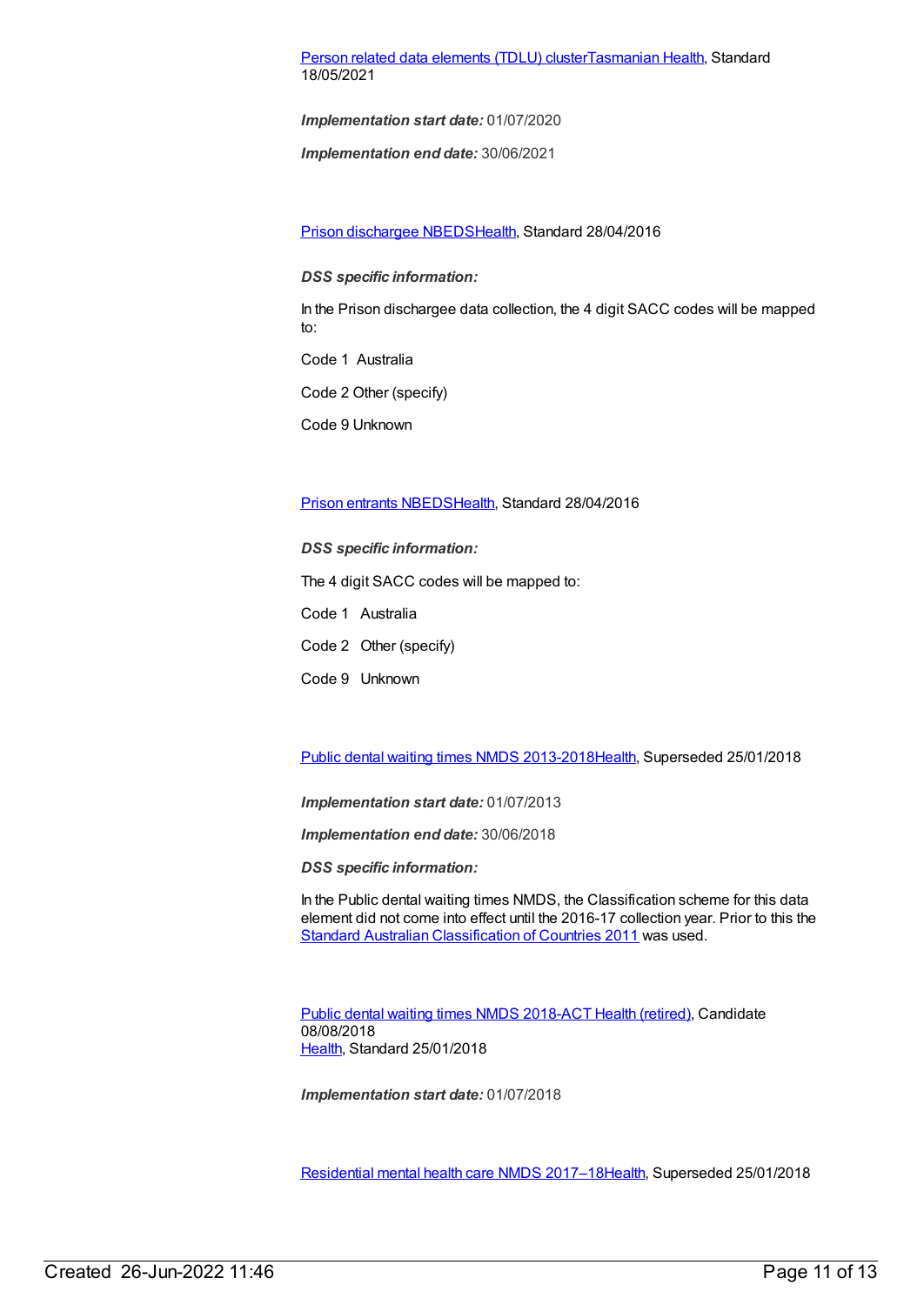*Implementation end date:* 30/06/2018

[Residential](https://meteor.aihw.gov.au/content/685927) mental health care NMDS 2018–19ACT Health [\(retired\)](https://meteor.aihw.gov.au/RegistrationAuthority/9), Candidate 09/08/2018 [Health](https://meteor.aihw.gov.au/RegistrationAuthority/12), Superseded 12/12/2018

*Implementation start date:* 01/07/2018

*Implementation end date:* 30/06/2019

[Residential](https://meteor.aihw.gov.au/content/707512) mental health care NMDS 2019–2[0Health](https://meteor.aihw.gov.au/RegistrationAuthority/12), Superseded 16/01/2020

*Implementation start date:* 01/07/2019 *Implementation end date:* 30/06/2020

[Residential](https://meteor.aihw.gov.au/content/722224) mental health care NMDS 2020–2[1Health](https://meteor.aihw.gov.au/RegistrationAuthority/12), Superseded 20/01/2021

*Implementation start date:* 01/07/2020

*Implementation end date:* 30/06/2021

[Residential](https://meteor.aihw.gov.au/content/727354) mental health care NMDS 2021–2[2Health](https://meteor.aihw.gov.au/RegistrationAuthority/12), Superseded 17/12/2021

*Implementation start date:* 01/07/2021

*Implementation end date:* 30/06/2022

[Residential](https://meteor.aihw.gov.au/content/742165) mental health care NMDS 2022–2[3Health](https://meteor.aihw.gov.au/RegistrationAuthority/12), Standard 17/12/2021

*Implementation start date:* 01/07/2022

*Implementation end date:* 30/06/2023

Specialist [Homelessness](https://meteor.aihw.gov.au/content/689064) Services NMDS 2019[-Homelessness](https://meteor.aihw.gov.au/RegistrationAuthority/14), Standard 10/08/2018

*Conditional obligation:*

In the Specialist Homelessness Services NMDS, this data element is collected at the date of presentation.

This data element is conditional on the client providing consent to release their personal data to the AIHW. The data element Client-consent indicator, yes/no code N, must receive a response of Yes (Code 1).